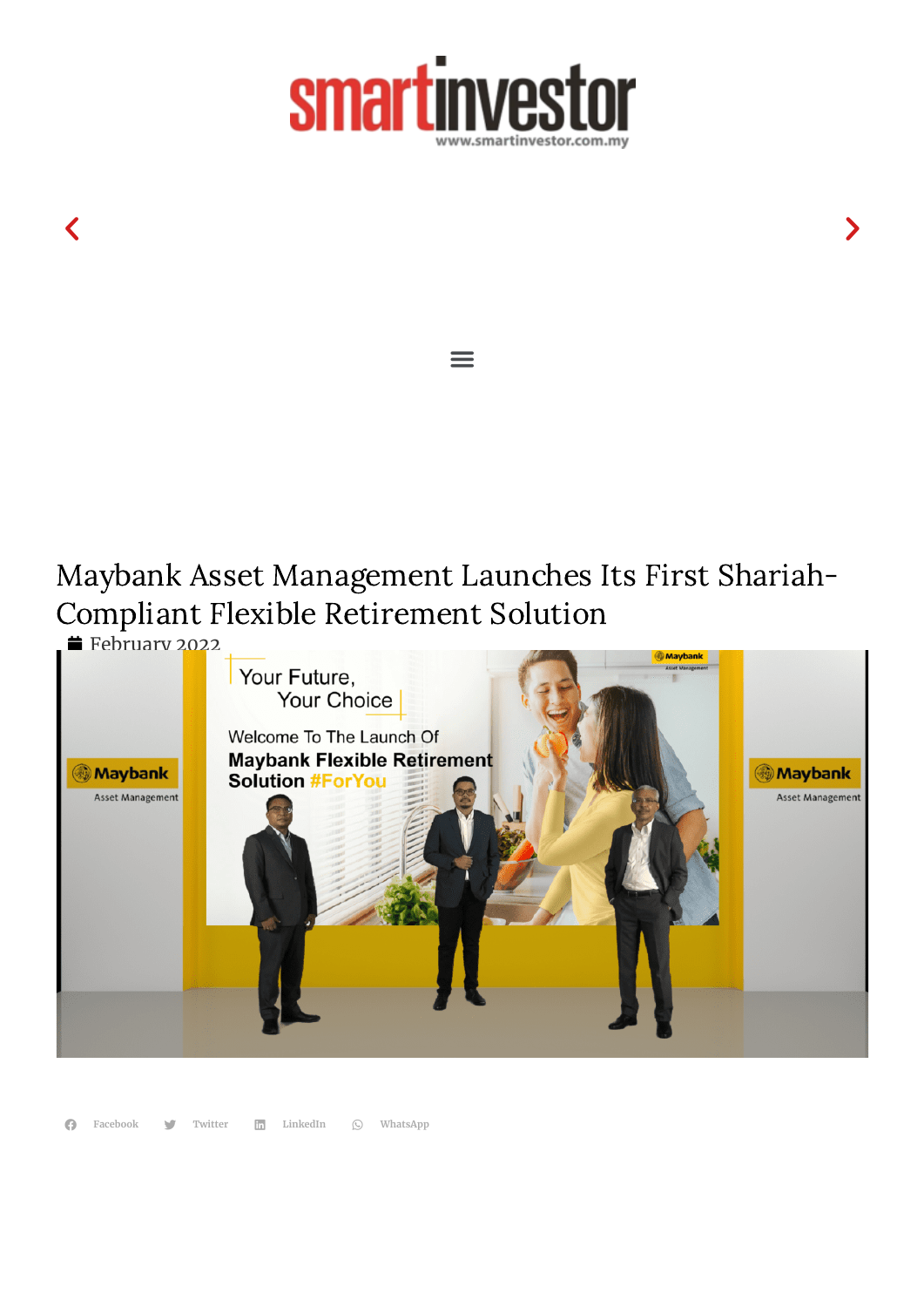Maybank Asset Management Sdn Bhd ("MAM Malaysia") announced the launch of Maybank Flexible Retirement Solution, a retirement solution that aims to supplement one's [retirement](https://www.smartinvestor.com.my/best-retirement-planning-in-malaysia/) planning. The solution comprises of two new global Shariah-compliant funds and for the first time, investors can choose between two Shariah-compliant mixed asset funds consisting of **Maybank Global Wealth Moderate-I Fund** and **Maybank Global Wealth Growth-I Fund** tailored for their retirement planning.

The COVID-19 pandemic has negatively impacted a significant number of households in Malaysia financially as they had to withdraw their retirement savings to weather through the economic crisis. Against the backdrop of higher inflation, market volatility and longer life expectancy, the Maybank Flexible Retirement Solution provides investors with a first-in-market Shariah-compliant flexible retirement-focused solution to supplement and diversify their retirement planning. With the Maybank Flexible Retirement Solution, investors would have the flexibility to choose and switch between two different funds and share classes to cater for their changing lifestyle and retirement needs.

Schroder Investment Management (Singapore) Ltd ("Schroders") is the Investment Adviser to the solution. They are currently one of the biggest offshore provider of Shariah solutions in Malaysia, managing RM2.2 billion worth of assets, and with a track record of more than 10 years in Shariah solutions. Their multi-asset investment team consists of 90 dedicated investment professionals across the globe, with over 30 years of strong track record in multi-asset portfolio management.

The solution will provide investors unparalleled access to a diversified portfolio of Shariah-compliant global assets. The funds aim to achieve capital growth over the medium to long term, with a target return of 6% to 8% per annum. It incorporates dynamic asset allocation and downside risk management, which is primary in assuring stability for investors when saving for retirement in the medium to long term. Furthermore, in applying Shariah-filters to the investment process, the funds are able to capture better quality assets.

The Maybank Flexible Retirement Solution is available exclusively at Maybank branches nationwide.

**Najib Nazlan, Chief Executive Officer of Maybank Asset Management Group and MAM Malaysia,** said, "To many working adults, retirement planning shouldn't only be something you think about when you are older. Given the rising cost of living and inflation, we need to inculcate the importance of supplementing one's existing retirement accounts as early as possible to ensure a comfortable safety net for their future."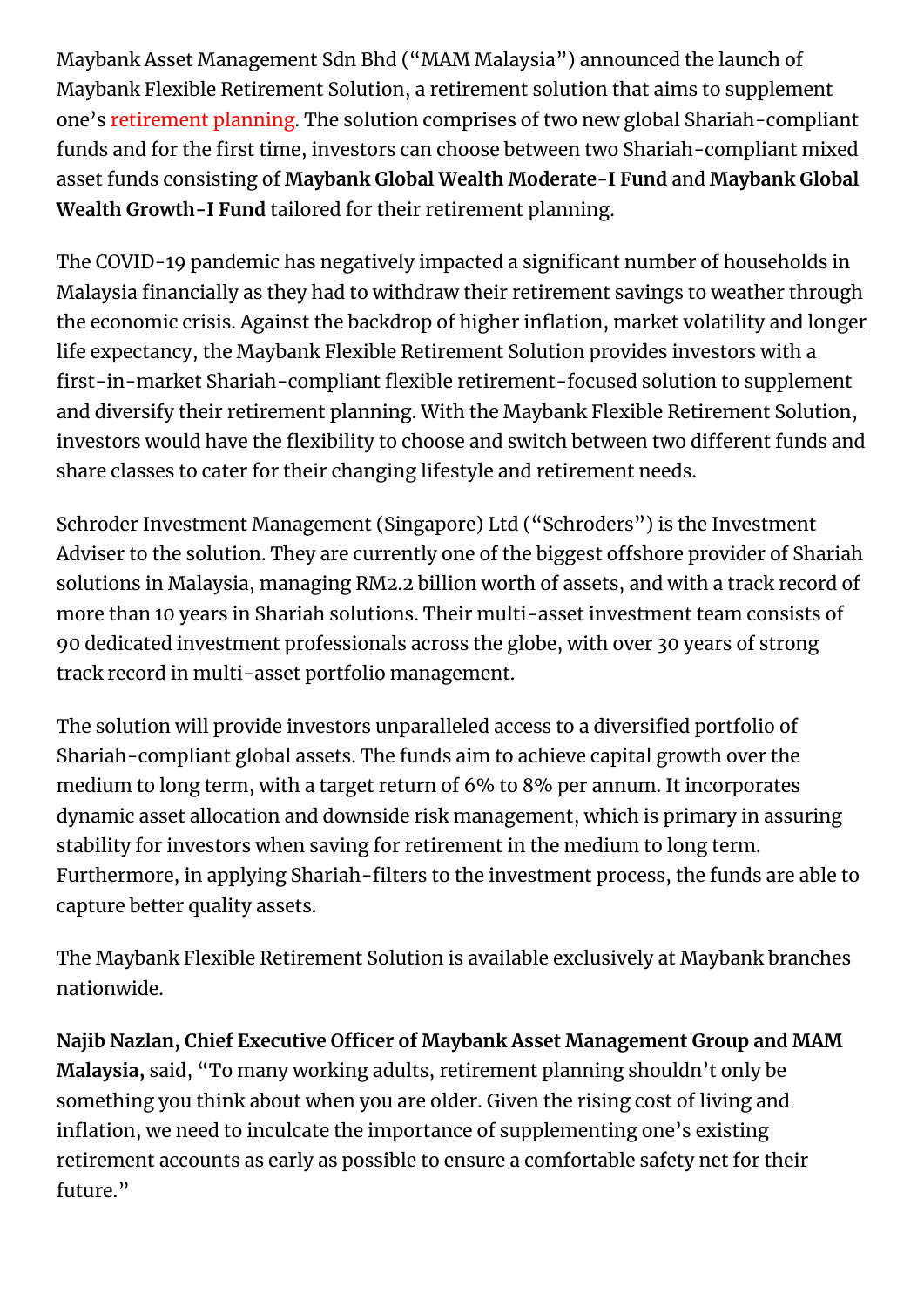"Planning for retirement starts whenever you are ready, regardless of your life stage. And because life can be unpredictable, it is important that your retirement plan is geared towards attaining your goals, while still being flexible enough for changes along the way," he added.

"The beauty of Maybank's Flexible Retirement Solution is that we have reframed the traditional age-based approach to retirement planning and made it appeal to a wider audience segment by designing a solution based on understanding and targeting their various life stages, time horizons and financial goals."

"Investors of different segments will be able to choose what levels of risk to take, i.e. moderate or growth and have the flexibility to decide on how their retirement planning should fit their goals and needs. So now even young working adults can invest in a solution that's tailored to their requirements as they go through different life stages."

**Lily Choh, CEO of Singapore, Schroders,** said, "The impact of the Covid-19 pandemic has thrust retirement planning into the spotlight. Our 2021 Global Investor Study found that 80% of non-retired Malaysians would like to save more for their retirement because of the pandemic, and half of the respondents have not changed their expected retirement age."

"We are excited to launch yet another first-in-market innovation for Malaysian investors, partnering with Maybank Asset Management. As Malaysia's first Shariahcompliant flexible retirement solution, we believe this offers Malaysian investors a unique proposition for their retirement needs."

"At Schroders, we have extensive experience managing pension schemes around the globe, leveraging on our world-class institutional capabilities. The Maybank Flexible Retirement Solution will tap on this expertise for Malaysian investors, with the aim of helping them improve their retirement outcomes."

MAM Malaysia and Schroders have been co-developing a range of specialised investment solutions since 2018, including Shariah-compliant Environmental, Social and Governance (ESG) funds for the growing wealth market in Malaysia.

Maybank Global Wealth Moderate-I Fund is offered in two share classes, namely MYR-Hedged Accumulation and MYR-Hedged Distribution Class while Maybank Global Wealth Growth-I Fund is offered in MYR-Hedged Accumulation Class. Investors can purchase units in the Funds at a minimum initial investment of RM1,000 and make additional investments at a minimum of RM100.